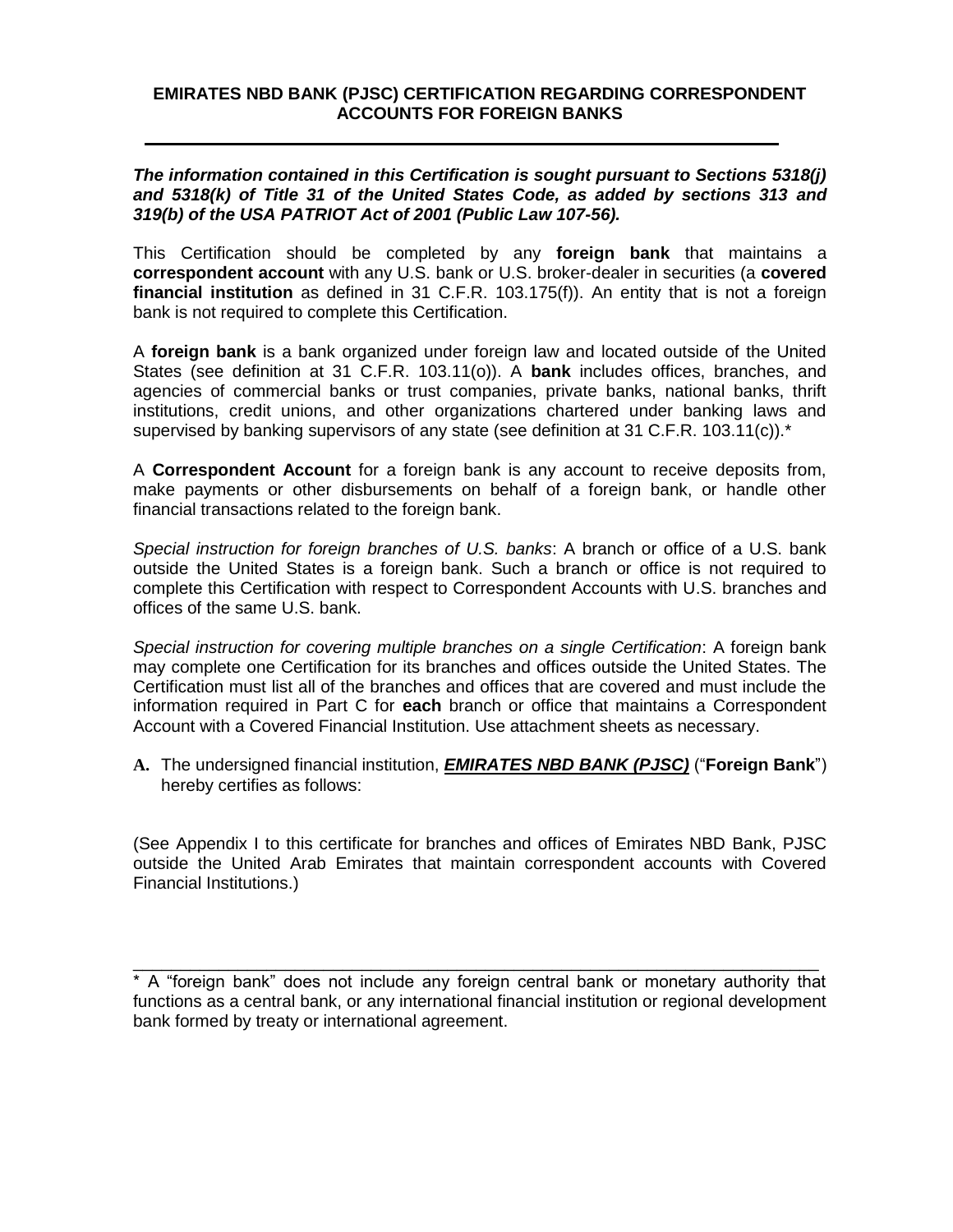## **B. Correspondent Accounts Covered by this Certification:** Check **one** box.

 $\vert X \vert$  This Certification applies to **all** accounts established for Foreign Bank by Covered Financial Institutions

This Certification applies to Correspondent Accounts established by

(name of Covered Financial Institution(s)) for Foreign Bank.

**C. Physical Presence/Regulated Affiliate Status:** Check **one** box and complete the blanks.

 $\left| \right|$  X Foreign Bank maintains a **physical presence** in any country. That means:

- Foreign Bank has a place of business at the following street address:  *P.O. Box 777, Baniyas Road, Deira, Dubai,* where Foreign Bank employs one or more individuals on a full-time basis and maintains operating records related to its banking activities
- The above address is in **United Arab Emirates**, where Foreign Bank is authorized to conduct banking activities.
- Foreign Bank is subject to inspection by *UAE Central Bank,* the banking authority that licensed Foreign Bank to conduct banking activities.

Foreign Bank does not have a physical presence in any country, but Foreign Bank is a **regulated affiliate**. That means:

 Foreign Bank is an affiliate of a depository institution, credit union, or a foreign bank that maintains a physical presence at the following street address: \_\_\_\_\_\_\_\_\_\_\_\_\_\_\_\_\_\_\_\_\_\_\_\_\_\_\_\_\_\_\_\_, where it employs one or more personson a full-time basis and maintains operating records related to its banking activities.

The above address is in **The above address** is in **the above address** is in country), where the depository institution, credit union, or foreign bank is authorized to conduct banking activities.

• Foreign Bank is subject to supervision by \_\_\_\_\_\_\_\_\_\_\_\_\_\_\_\_\_\_\_, (insert Banking Authority), the same banking authority that regulates the depository Institution, credit union, or foreign bank.

 $\overline{\phantom{a}}$  , and the set of  $\overline{\phantom{a}}$ 

Foreign Bank does **not** have a physical presence in a country and is **not** a regulated affiliate.

#### **D. Indirect Use of Correspondent Accounts:** Check box to certify.

X

No Correspondent Account maintained by a Covered Financial Institution may be used to indirectly provide banking services to certain foreign banks. Foreign Bank hereby certifies that it does **not** use any Correspondent Account with a Covered Financial Institution to indirectly provide banking services to any foreign bank that does not maintain a physical presence in any country and that is not a regulated affiliate.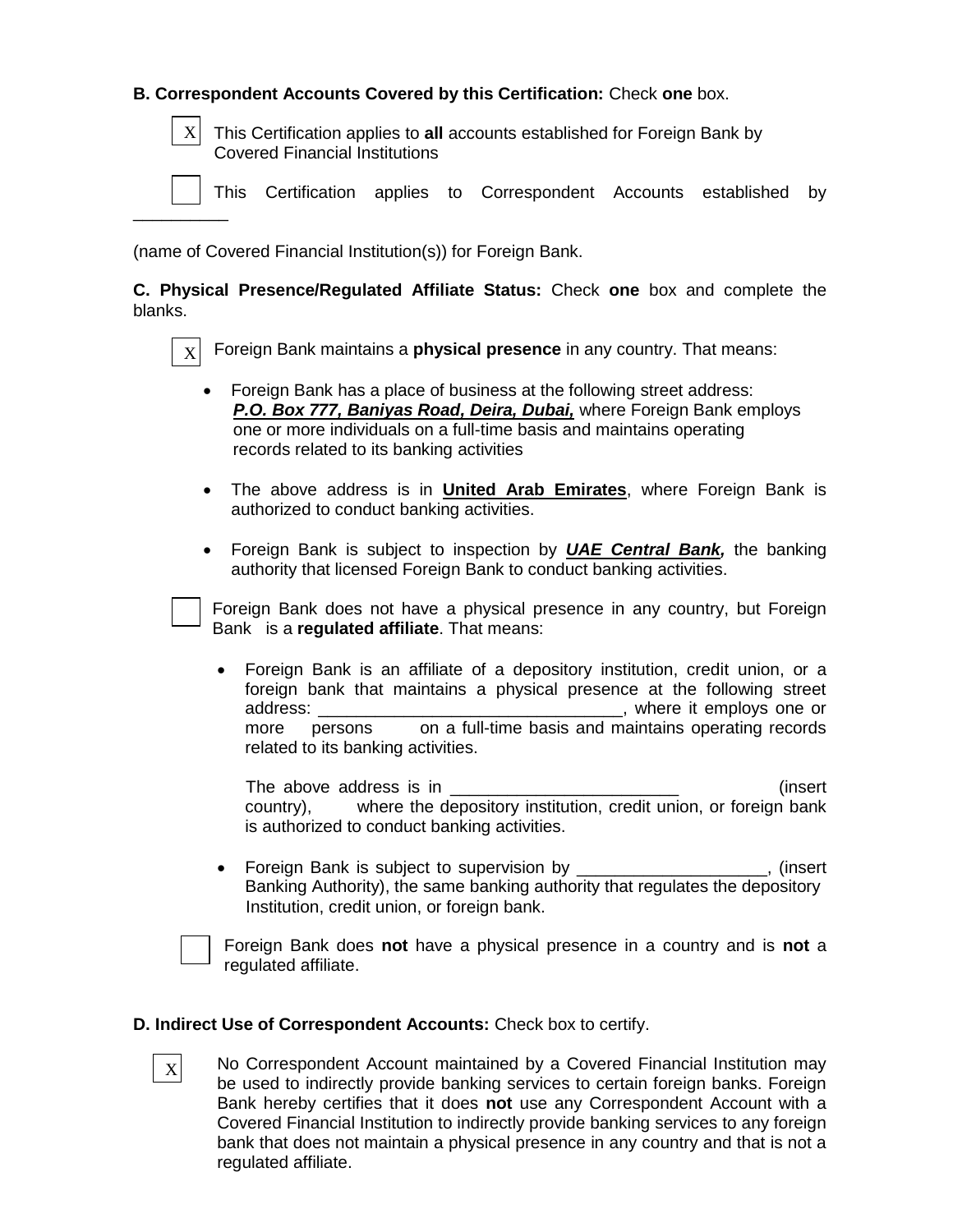#### **E. Ownership Information:** Check box 1 or 2 below, **if applicable.**



 1. **Form FR Y-7 is on file.** Foreign Bank has filed with the Federal Reserve Board a current Form FR Y-7 and has disclosed its ownership information on Item 4 of Form FR Y-7.

X

 2. **Foreign Bank's shares are publicly traded**. Publicly traded means that the shares are traded on an exchange or an organized over-the-counter market that is regulated by a foreign securities authority as defined in section 3(a)(50) of the Securities Exchange Act of 1934 (15 U.S.C. 78c(a)(50)).

If **neither** box 1 or 2 of Part E is checked, complete item 3 below, **if applicable**.

3. Foreign Bank has no owner(s) except as set forth below. For purposes of this Certification, owner means any person who, directly or indirectly, (a) owns, controls, or has power to vote 25 percent or more of any class of voting securities or other voting interests of Foreign Bank; or (b) controls in any manner the election of a majority of the directors (or individuals exercising similar functions) of Foreign Bank.

For purposes of this Certification, (i) person means any individual, bank, corporation, partnership, limited liability company or any other legal entity; (ii) voting securities or other voting interests means securities or other interests that entitle the holder to vote for or select directors (or individuals exercising similar functions); and (iii) members of the same family\* shall be considered one person.

| Name                                                                                 | Address                                                                                |  |  |
|--------------------------------------------------------------------------------------|----------------------------------------------------------------------------------------|--|--|
|                                                                                      | Emirates NBD Bank (PJSC) is a Public Joint   Emirates NBD Head Office, Baniyas Street, |  |  |
| Stock Company listed on the Dubai Deira, P.O. Box. 777, Dubai, UAE                   |                                                                                        |  |  |
| Financial Market Exchange which is 55.80%                                            |                                                                                        |  |  |
|                                                                                      | owned by the Investment Corporation of   ICD - Dubai International Financial Center,   |  |  |
| Dubai (ICD) which is fully owned by Gate Village 7,6 <sup>th</sup> Floor, Dubai, UAE |                                                                                        |  |  |
| Government of Dubai and no other single                                              |                                                                                        |  |  |
| shareholder holds more than 25% of the                                               |                                                                                        |  |  |
| remaining 44.20% shares.                                                             |                                                                                        |  |  |

## **F. Process Agent:** complete the following.

The following individual or entity: *CT Corporation System*, is a resident of the United States at the following street address: *28 Liberty Street, New York, NY 10005,* and is authorized to accept service of legal process on behalf of Foreign Bank from the Secretary of the Treasury or the Attorney General of the United States pursuant to Section 5318(k) of title 31, United States Code.

\_\_\_\_\_\_\_\_\_\_\_\_\_\_\_\_\_\_\_\_\_\_\_\_\_\_\_\_\_\_\_\_\_\_\_\_\_\_\_\_\_\_\_\_\_\_\_\_\_\_\_\_\_\_\_\_\_\_\_\_\_\_\_\_\_\_\_\_\_\_\_\_

<sup>\*</sup> The same family means parents, spouses, children, siblings, uncles, aunts, grandparents, grandchildren, first cousins, stepchildren, stepsiblings, parents-in-law and spouses of any of the foregoing. In determining the ownership interests of the same family, any voting interest of any family member shall be taken into account.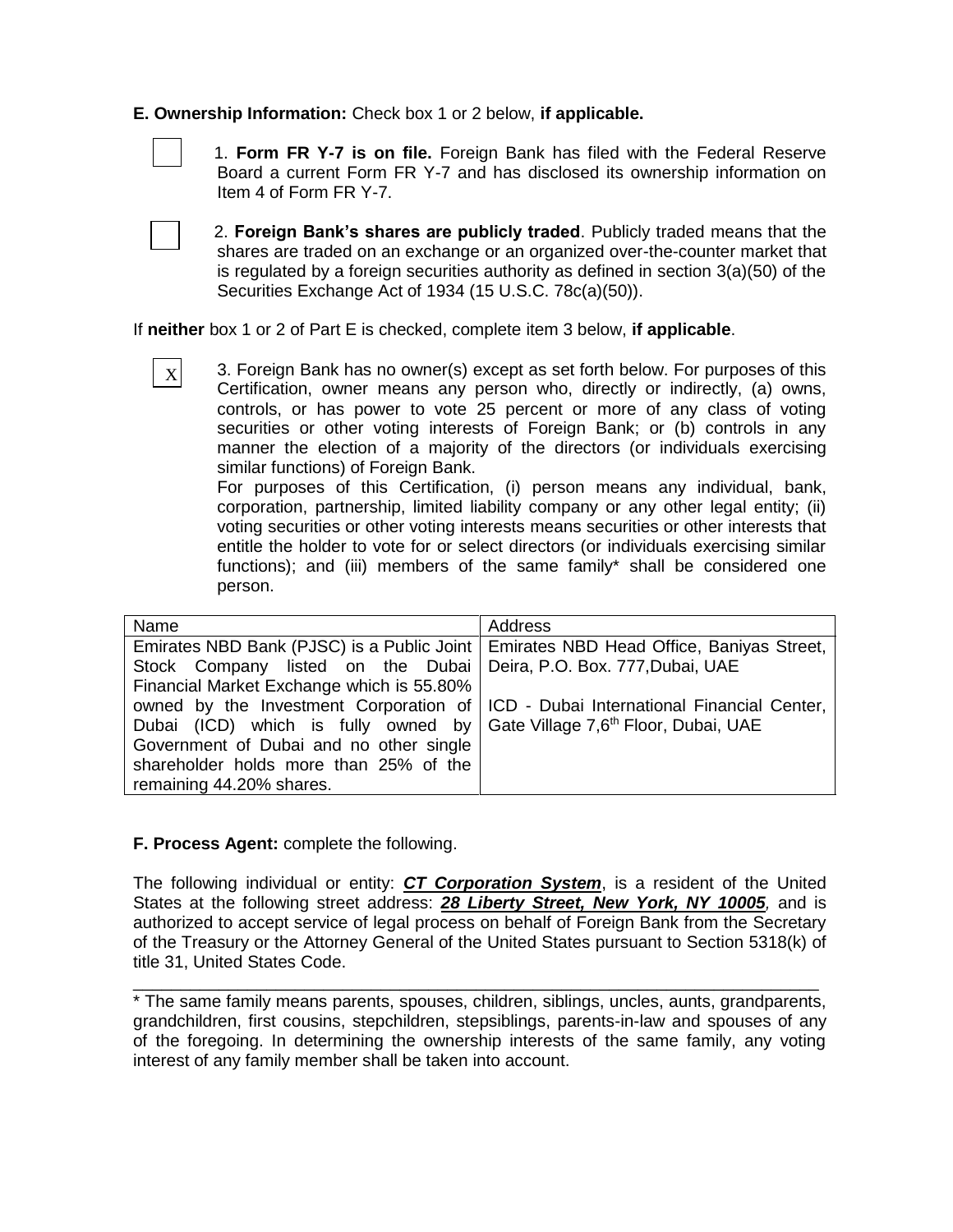## **G. General**

Foreign Bank hereby agrees to notify in writing each Covered Financial Institution at which it maintains any Correspondent Account of any change in facts or circumstances reported in this Certification. Notification shall be given within 30 calendar days of such change.

Foreign Bank understands that each Covered Financial Institution at which it maintains a Correspondent Account may provide a copy of this Certification to the Secretary of the Treasury and the Attorney General of the United States. Foreign Bank further understands that the statements contained in this Certification may be transmitted to one or more departments or agencies of the United States of America for the purpose of fulfilling such departments' and agencies' governmental functions.

**I, Victor Matafonov,** certify that I have read and understand this Certification, that the statements made in this certification are complete and correct, and that I am authorized to execute this Certification on behalf of Foreign Bank.

## **EMIRATES NBD BANK (PJSC)**

# **Victor Matafonov Group Chief Compliance Officer, Group Compliance**

Executed on  $12<sup>th</sup>$  January 2020